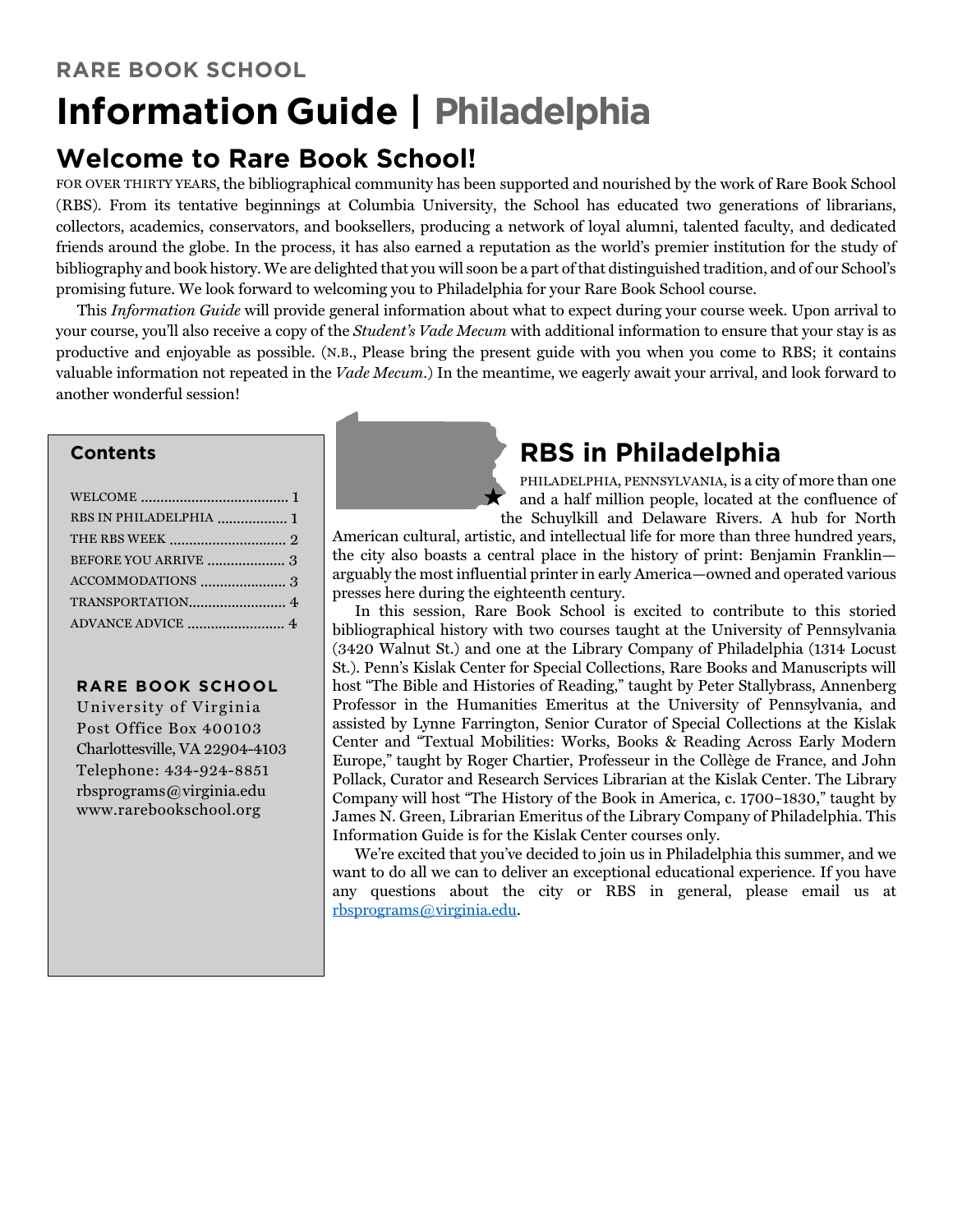# **The RBS Week**

All RBS students are expected to be in attendance and on time for all regularly scheduled classes, labs, and field trips. This is to ensure the quality and community of RBS as a School, and we insist that participants attend all sessions of their courses, unless presented with the most extraordinary of circumstances. Practically speaking, this involves a full-time commitment of one-and-a-half hours on Sunday evening, 9 a.m.–5 p.m. Monday through Thursday, and 9 a.m.–4 p.m. Friday. Please make your travel plans accordingly!

### SUNDAY, 5–6:30 p.m. **Opening Reception**

RBS students will convene for registration and a meal at [Sang Kee Noodle House.](http://sangkeenoodlehouse.com/) Once there, all students will receive a copy of the *Student's Vade Mecum* and a name badge.

N.B., If you plan to attend this event, RSVP by email  $(rbsprograms@virginia.edu)$  no later than 12 May.

*Late arrival:* We strongly suggest attending the Sunday night registration, but if you are unable to make it, please email us (rbsprograms@virginia.edu) and let us know. If you do not attend, you will need to register at your course location at 8:45 AM sharp on Monday morning.

### MONDAY through THURSDAY

#### 8:45 a.m.\* **Final Registration (Monday Only)**

Registration for those not in attendance Sunday evening. If necessary, this is also the last good opportunity to obtain wireless connection information from the library staff.

N.B., Students who did not attend the Sunday Night Opening Reception *must* register at their course location before classes start at 8:45 AM.

#### 9–10:30 a.m.\* **First Period**

#### 10:30–11 a.m. **Morning Break**

Light refreshments available on the 6<sup>th</sup> floor of the Kislak Center.

11 a.m.–12:30 p.m.\* **Second Period**

12:30–1:30 p.m. **Lunch** Class breaks for lunch.

1:30–3 p.m.\* **Third Period**

#### 3–3:30 p.m. **Afternoon Break**

Light refreshments available on the 6<sup>th</sup> floor of the Kislak Center.

3:30–5 p.m.\* **Fourth Period** 

### FRIDAY

9–10:30 a.m.\* **First Period**

10:30–11 a.m. **Morning Break**

11–12:30 p.m.\* **Second Period**

#### 12:30–2:30 p.m.\* **Lunch**

Classes break for a long lunch. By tradition, though not compulsion, students take their instructor to a group lunch on Friday (you are not obligated to attend). Advance reservations are strongly recommended.

2:30–4:00 p.m.\* **Third Period**

### 4–6 p.m. **Farewell Reception**

RBS will host a closing reception on the Kislak Center's terrace. Drinks and hors d'oeuvres will be provided.

*\* Required activities are noted by asterisk*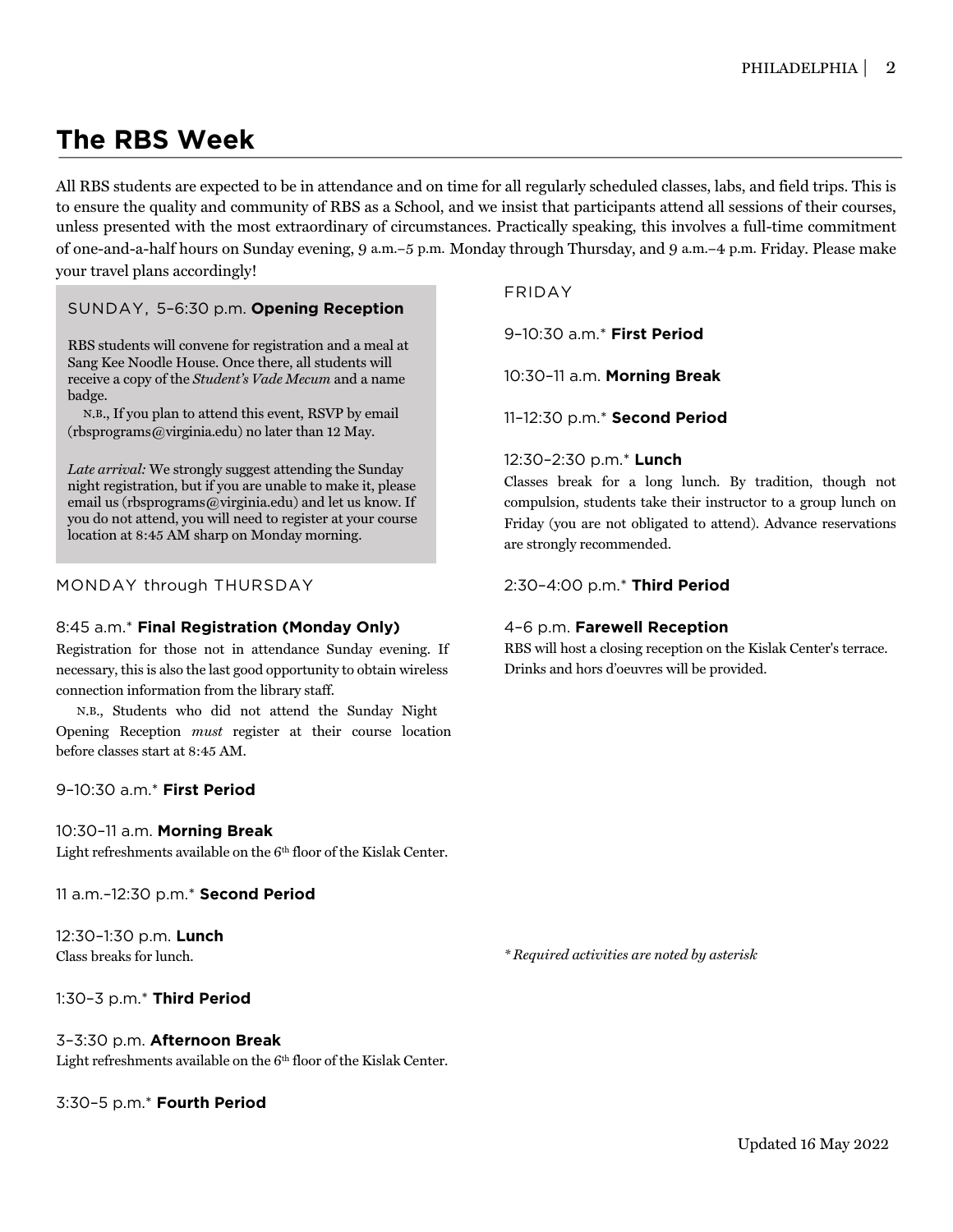## **Before You Arrive**

## **Reading Lists**

Most RBS courses have advance reading lists or assignments that RBS instructors expect their students to complete before they arrive. These are outlined at www.rarebookschool.org/reading.

Students should come to class prepared. Those who have trouble locating required readings might try obtaining them through interlibrary loan (ILL), from used or antiquarian booksellers through the Antiquarian Booksellers Association of America (ABAA), or online via sites such as www.bookfinder.com or www.vialibri.net.

## **Arrival & Departure Logistics**

When thinking about your transportation arrangements, please remember that staying over Friday night after the last day of class can be an excellent idea, if you can swing it. Early evening ground and air travel is seldom much fun anywhere, but it can be especially difficult in a major city like Philadelphia. Arriving a day early may also be a good idea, as it can provide an opportunity to settle in, overcome jet lag, &c. First-time RBS participants are often surprised by the intensity of the experience, so be sure to get some sleep before classes start!

### **Problems**

Please let us know if you encounter problems on any front. If such problems occur before you arrive, email (rbsprograms@virginia.edu) or telephone us (434-924-8851, 8:30 AM–5 PM; voicemail after hours). If you encounter issues with tuition payments, contact RBS Accounting Specialist Michael Taylor at 434-243-2920, or by email (michael.taylor@virginia.edu).

Should any difficulties arise during the course, please bring your concerns to a faculty member or contact us at Rare Book School.

## **Accommodations**

Perhaps the most inexpensive and convenient lodgings are available through Penn Hospitality Services (215-898-9319; Mon–Fri, 9 AM–5 PM), which offers short-term summer housing in the Penn dormitories.

A registration portal for the dormitories is available through this link:

*https://upenn.irisregistration.com/Form/2022RareBookSchool.* Students will need to create an account to access the reservation site.

Students will also be able to use this link to purchase linen packets (\$110), which include sheets, a comforter, towels, and a washcloth (pillows are provided with the room). Paid parking options will be available in nearby parking garages or through nearby street parking. Parking at the Chestnut 34 parking garage is recommended. More information about nearby parking can be found here: *https://www.facilities.upenn.edu/maps/parking*.

 Students taking a class at Penn also have the option of staying in a nearby hotel; however, nearby options have been selling out quickly, and rates tend to increase in the summer. Some recommended options include The Study (20 S. 33<sup>rd</sup>) Street), the Sheraton (3549 Chestnut Street), or the Homewood Suites (4109 Walnut Street). Students are encouraged to book as soon as possible or investigate alternatives, such as AirBnB.